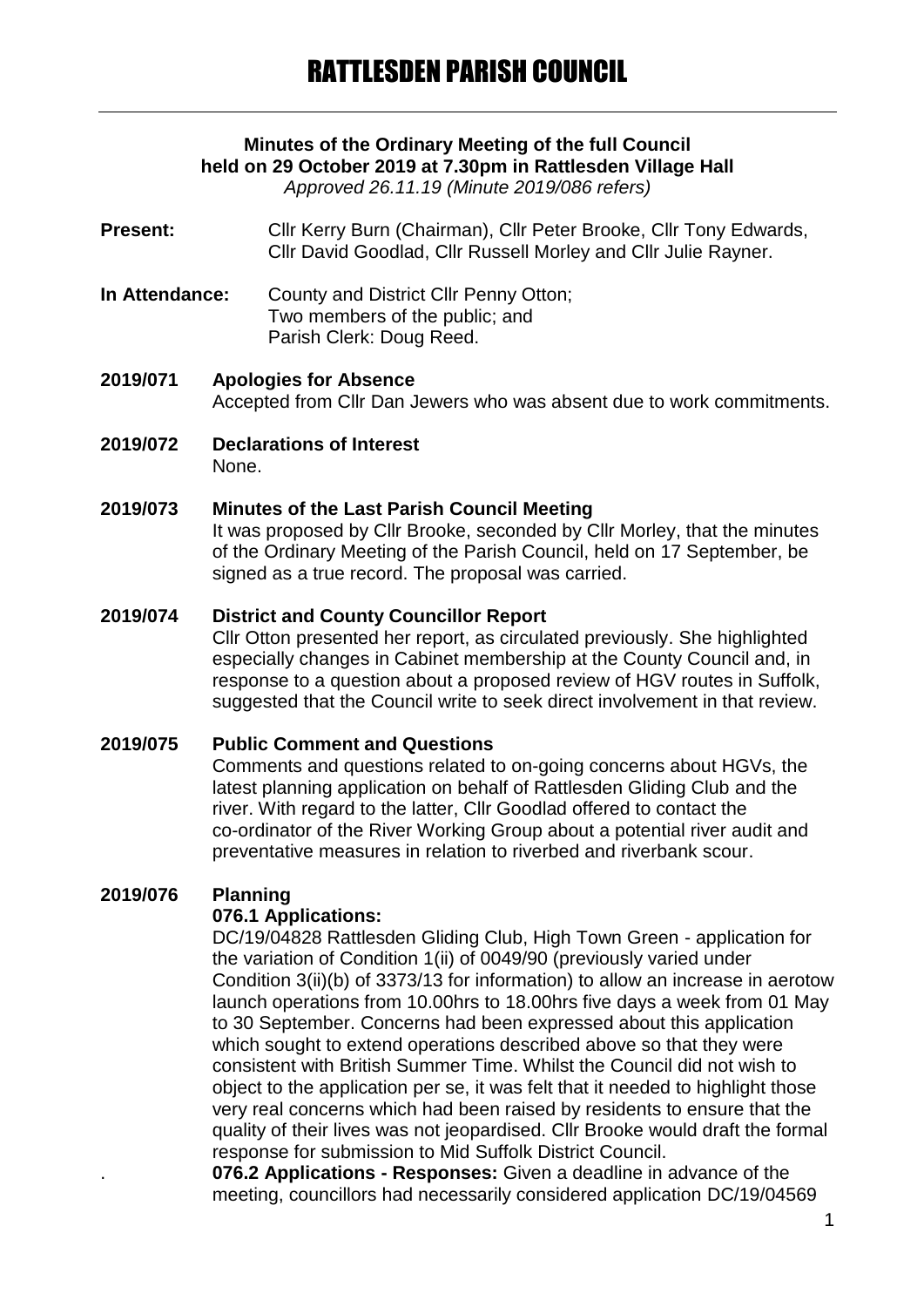The Rectory, High Street - trees in a Conservation Area - (G1) group of field maple trees - reduction of canopy. The Council had no objection. **076.3 Decisions:** It was noted that applications DC/19/03802 Hall Cottage, High Street, DC/19/04173 land adjacent to 12 and 13 St Nicholas Close and DC/19/04569 The Rectory, High Street had been granted.

## **2019/077 Finance**

**077.1 Financial Report:** The report to 30 September was received. It was noted that the TSB current account stood at £23,523.33 and the deposit account at £13,630.04 further to which it was proposed by Cllr Burn, seconded by Cllr Edwards, that the reconciliation be approved and duly signed. The proposal was carried.

**077.2 Payments and Income:** It was proposed by Cllr Burn, seconded by Cllr Rayner, that the schedule of payments be approved. The proposal was carried. The schedule comprised the following:

- Litter-picker: salary (October) £158.70;
- Clerk: salary (October) £368.25;
- HMRC: PAYE (October) £92.00;
- Mr Roger Heard: 447th Bomb Group Memorial grass-cutting £62.00 (Section 137 expenditure);
- The Felsham Gardeners: Cemetery grass-cutting £200.00;
- ◆ The Felsham Gardeners: village grass-cutting £125.00;
- The Felsham Gardeners: Cemetery wildflower area cutting £100.00;
- Mr David Peachey: Cemetery memorial plinth installation £25.00;
- Clerk: administrative expenses £46.46;
- ◆ PKF Littlejohn LLP: external audit £200.00 + £40.00 VAT;
- ◆ Came & Company: insurance renewal £401.04;
- Mid Suffolk District Council: waste bin emptying service (additional  $charce) - £73.00 + £14.60$  VAT:
- ◆ Suffolk County Council: allotment rent £34.00;
- Gudgeons Prentice Solicitors: land transfer fee 'on account' £1,000.00;
- Mrs Diane Balaam: reimbursement of bulb costs £33.96 (Section 137 expenditure); and
- Mr Neil Cole: reimbursement of bulb costs £99.67 (Section 137 expenditure).

Income received was duly noted as follows:

TSB: business (deposit) account interest (October) - £11.16.

**077.3 External Audit 2018-2019:** The Annual Governance and Accountability Return 2018-2019 was received by the Council together with the audit opinion given by PKF Littlejohn LLP (external auditors). The Council was pleased to note that no untoward matters had come to the attention of the external auditors. It was proposed by Cllr Morley, seconded by Cllr Burn, that the Annual Return 2018-2019 be approved and accepted. The proposal was carried.

**077.4 Budget Review 2019-2020:** Councillors considered the half-year financial position as reported by the Clerk together with projected expenditure for the year. It was acknowledged that the potential outturn appeared problematic but that the scope for manoeuvre was constrained, not least given that anticipated funds as a product of the Community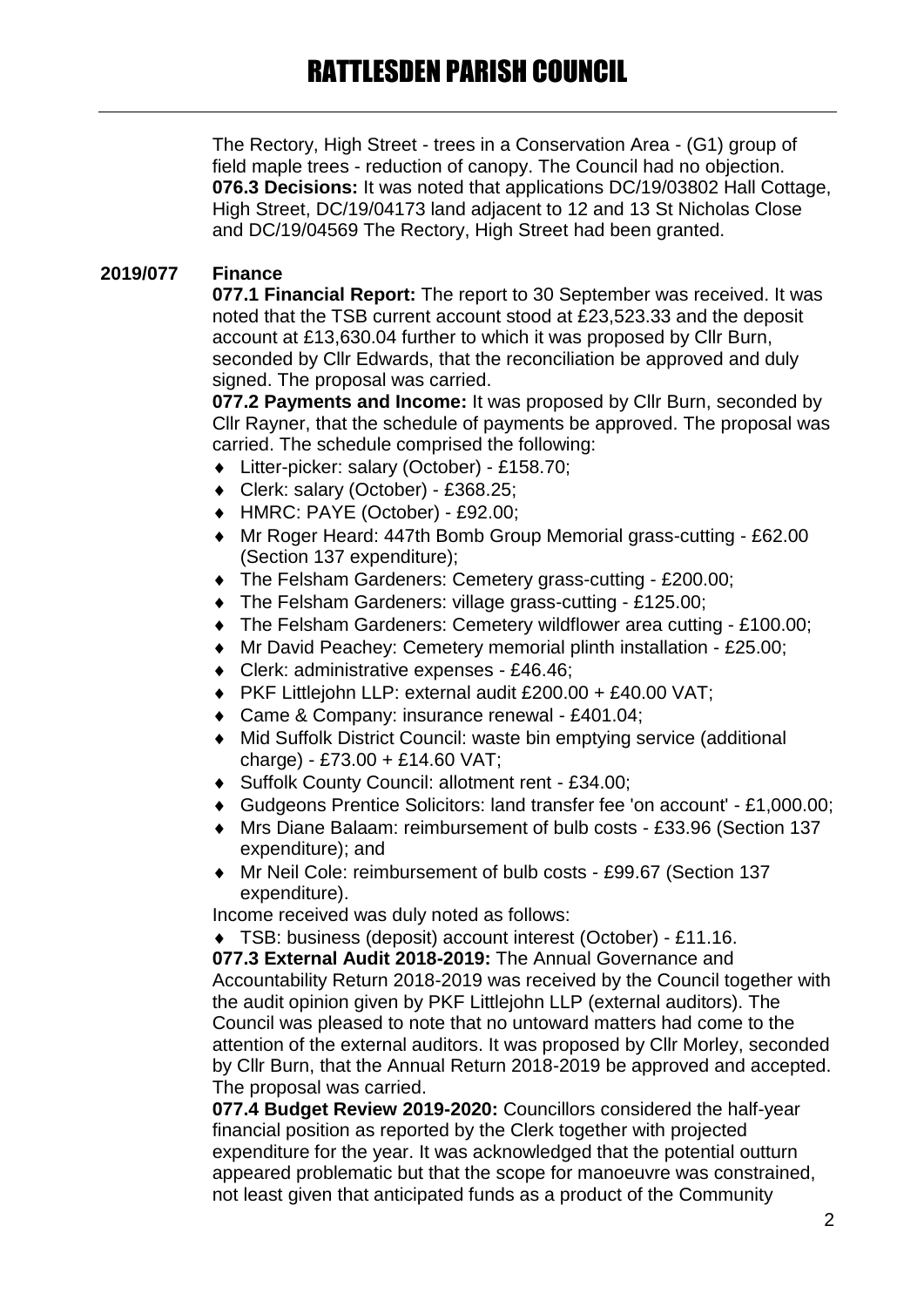Infrastructure Levy (CIL) had not been forthcoming in the recent payment cycle. However, Mid Suffolk District Council had confirmed that there was more scope for flexibility than expected in terms of use of the CIL and that this could be exercised should there be a major issue. It was also likely that some significant expenditure might be deferred until 2020-2021. Accepting that any extra spending should now be restricted. councillors agreed to undertake a further review at the January Council meeting when the precept for the next financial year needed to be determined.

**077.5 Cemetery Green Bulbs:** Given the current financial position it was confirmed that no extra funding for bulbs could be made available over and above the present allocation of £150.00.

**077.6 Community Infrastructure Levy (CIL):** The Council approved the 2018-2019 CIL report for submission to Mid Suffolk District Council and publication on the village website.

## **2019/078 Village Hall**

**078.1 Report:** Cllr Edwards, Council representative on the Rattlesden Village Hall Management Committee, briefed councillors on the most recent meeting of the Committee. In so doing, he noted that important changes were in the offing which might have important implications for the Council given its role as lessee of the property. It was agreed that the matter needed further consideration and should be placed on the agenda for the next Parish Council meeting.

**078.2 Emergency Doors - Funding Request:** Although a request for funding towards the doors had been received, Cllr Otton indicated that she had money available as District Councillor which might be used and that, accordingly, she would seek to help with the costs instead of the Council.

**2019/079 Working Group Reports**

**079.1 Housing Development:** The Group had not met since the last Council meeting.

**079.2 Finance and Development:** The Group had not met since the last Council meeting. It was agreed that Cllr Goodlad be added to the Group.

### **2019/080 Council Governance 080.1 New Legislation, Codes or Regulatory Issues:** None. **080.2 Risk Register, Policies and Internal Controls:** There were no decisions or actions which impacted upon the Council risk register, policies or internal controls.

## **2019/081 Correspondence**

There were no issues arising from the list of correspondence.

### **2019/082 Matters to be Brought to the Attention of the Council**

Three matters were raised. Firstly, it was noted that the memorial plaque had now been installed in the Cemetery in front of the commemorative oak trees. Secondly, it was reported that rubbish was being dumped in the river and that an appropriate note, asking people to desist, should be added to the Council report for the next issue of "Revelations" (newsletter). Lastly, notice had been given that "The Brewers" was to be removed by Mid